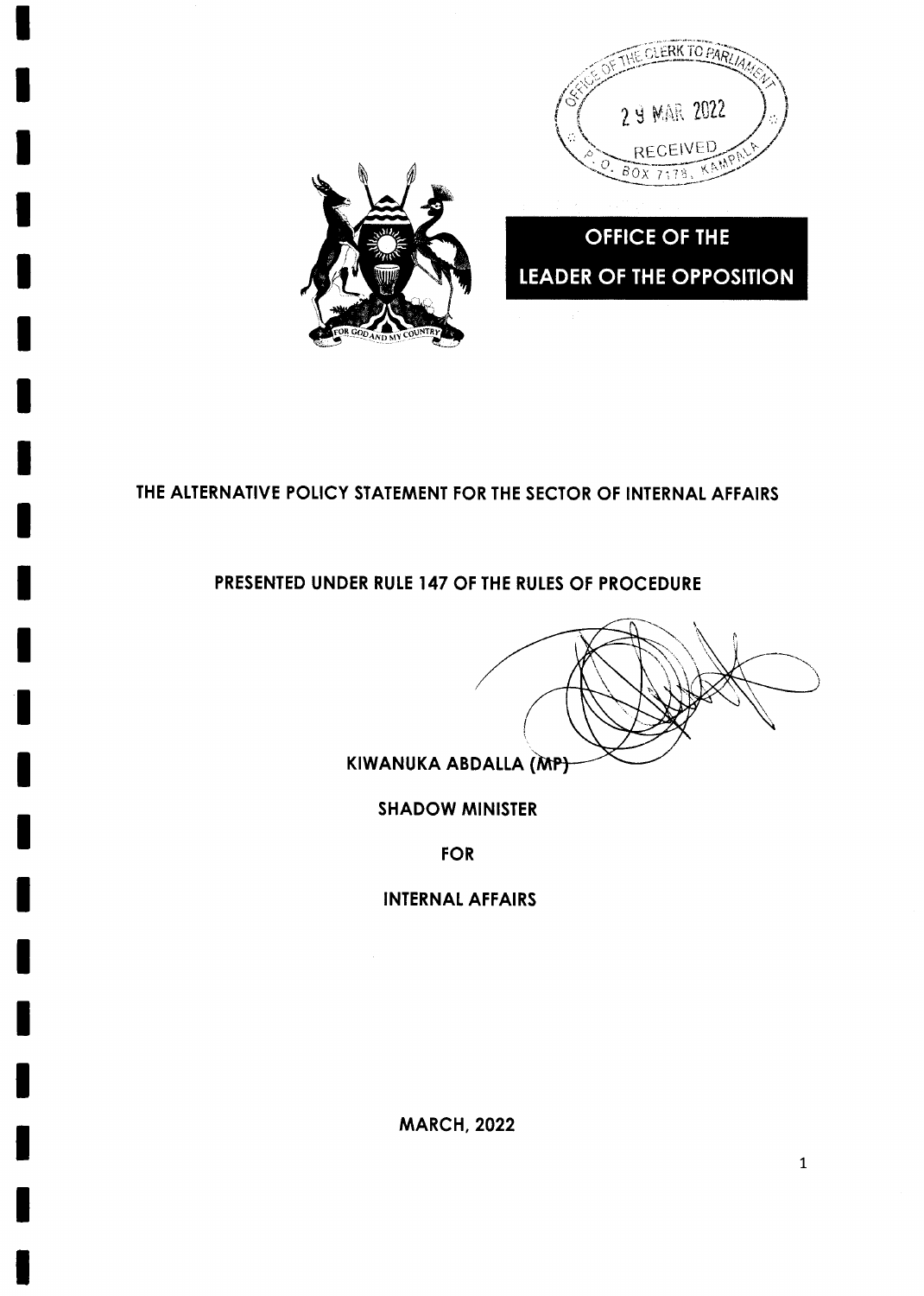# **Table of Contents**

1

П

I

I

H

I

| <b>Chapter 1: Background to Alternative Policy Statement</b>           |
|------------------------------------------------------------------------|
|                                                                        |
|                                                                        |
|                                                                        |
| <b>Chapter 2: Situational Analysis of Ministerial Policy Statement</b> |
|                                                                        |
|                                                                        |
|                                                                        |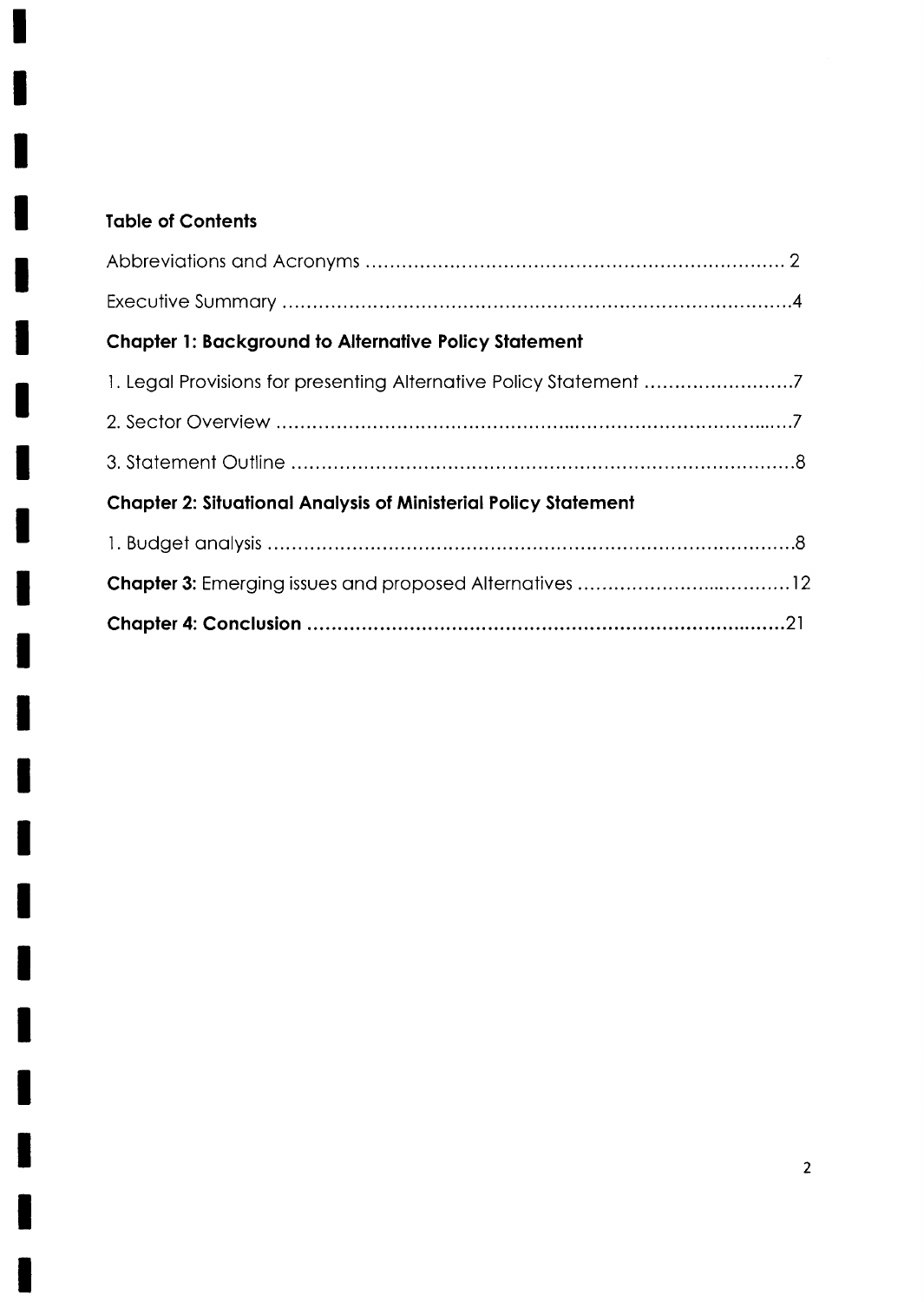# List of Acronyms

| <b>Allied Democratic Forces</b>          |
|------------------------------------------|
| African Mission in Somalia               |
| <b>Alternative Policy Statement</b>      |
| <b>Charter for Fiscal Responsibility</b> |
| Director of Public Prosecutions          |
| Ministerial Policy Statement             |
| National Budget Framework Paper          |
| National Enterprise Corporation          |
| Non-Governmental Organisation            |
| Prevention of Trafficking in Persons Act |
| <b>Trafficking in Persons</b>            |
| Uganda People's Defence Forces           |
| Uganda Police Force                      |
| Uganda Prisons Service                   |
|                                          |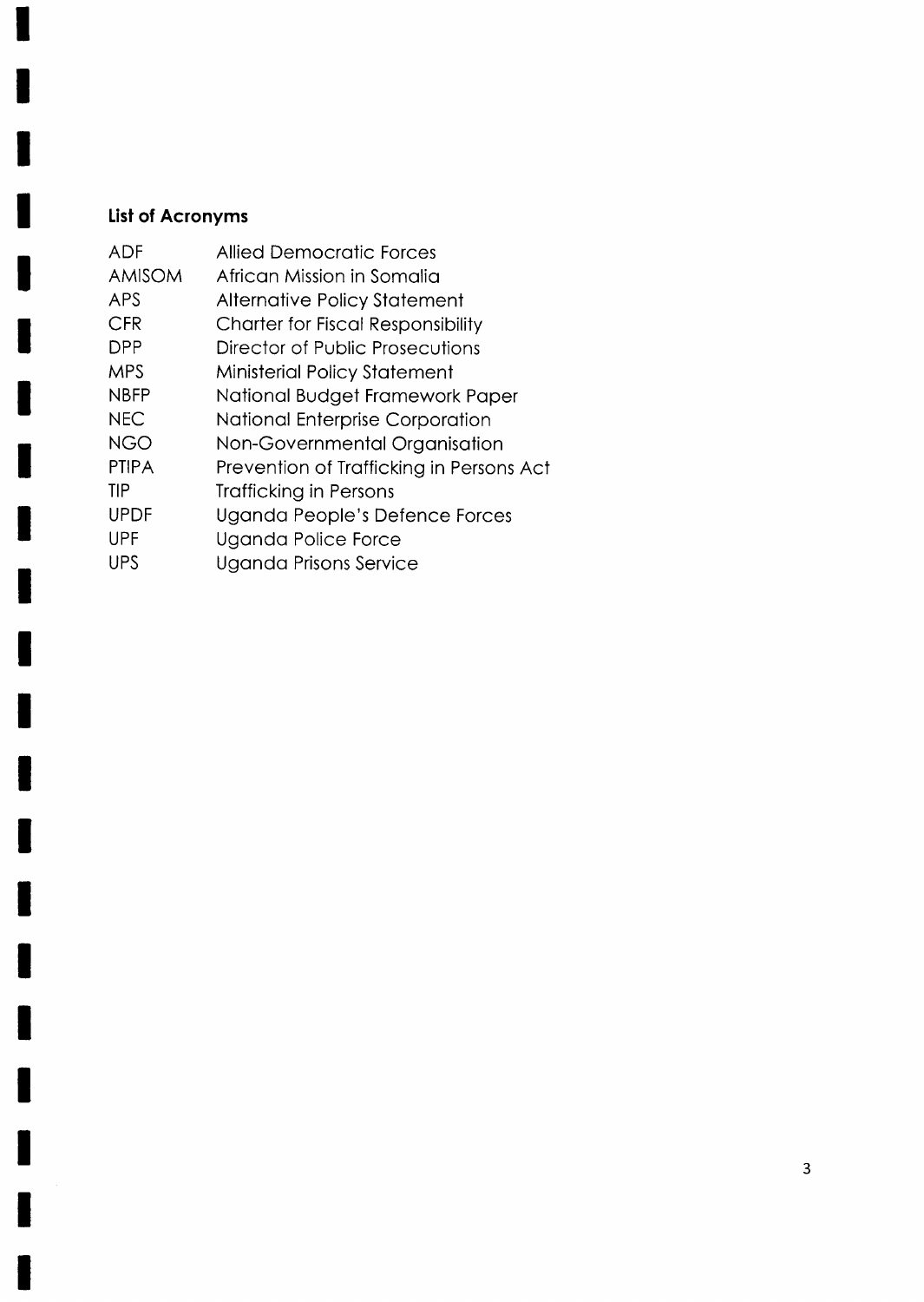### **Executive Summary**

This Alternative Policy Statement is presented in accordance with Section 6E (2) and (4) of the Administration of Parliament (Amendment) Act, 2006 and Rule 147 of the Rules of Procedure of Parliament as the Opposition's alternative policy directions for the sector of Internal Affairs.

### Compliance with the PFMA

The Minister of Finance didn't present a Certificate of Gender and Equity Compliance as mandated by the provisions of S. 13(15) (g) of Public Finance Management Act.

Additionally, the revised Charter for Fiscal Responsibility (CFR) as well as the revised National Budget Framework Paper (NBFP) were not published by the Minister of Finance. Therefore, the compliance of the Sector Ministerial Policy Statement was not checked against the CFR and the NBFP.

### **Budget analysis**

The Sector has been allocated a total of Ug. X1,335.132billion excluding arrears. This is about 11.04% cut from the budget of the current  $FY - Ug$ .  $X1,500.88B$  illion. The budget allocation for the sector has been cut by Ug. X 165.748 in retooling and ban on travel abroad. The cuts will mainly impact on combating trafficking in persons efforts as well as peace building efforts especially at the time when Uganda is at war.

### Non-alignment with NDPIII

The Sector is non-aligned with the NDPIII Program Implementation Action Plan (PIAP) Program Financing Framework. Most of the budget lines are over-funded which connotes to resource misapplication and loss and ultimately, failure to realise the objectives of the National Development Plan III.

The Statement identifies gaps overlooked by the Internal Affairs MPS. The policy gaps identified include-

- 1) Targeted human rights abuse and soaring crime rate
	- Human Rights increasingly continue to be violated systemically within the operations of UPF. Suspects spend longer than 48 hours in detention, police first arrest and then conduct investigations, suspects are tortured and even die in police detention. There's generally no Human Rights-consciousness in policing. Crime rate is actually high especially in rural areas. Whereas CCTV cameras and the lockdown reduced crime rate in urban areas, most of the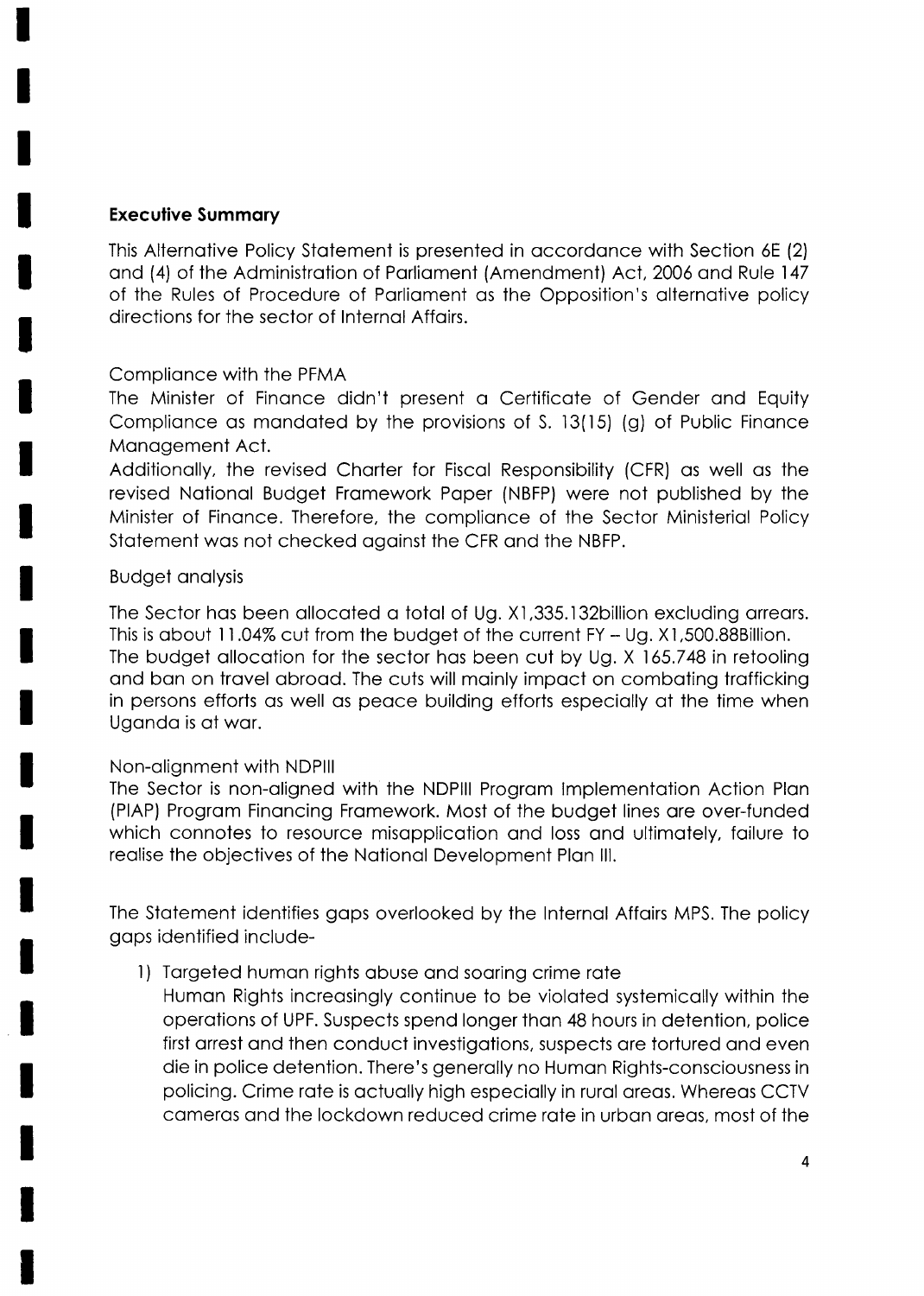crimes ore committed in rurol oreos where there ore no CCTV comeros ond police deployment is thin;

- 2) Uncoordinoted crime investigotion ond intelligence; The DPP moinly relies on investigotion files of Police even with the Police's own structurol chollenges like shortoge of forensic ond bollistic experts. By the time a case file gets to the DP for sanctioning, arrests have already been mode. ln the circumstonces, Police ond the DPP ore in bock-ondforth on proper investigations. Ultimately, suspected offenders' rights are greatly offended, prisons get congested by mainly suspects on remand ond proper justice is not dispensed with by courts;
- 3) Restricted civic spoces

CSOs especially NGOs in Human Rights and governance advocacy continuolly operote in restricted civic spoces, thot's if they ore not deregistered soon enough. The NGO Act repressively requires multiple registrotion of NGOs in order to hove o footprint in different geogrophicol oreos. The Boord of Directors of the NGO Bureou is properly constituted to corry on its mondote. The two nominoted representotives from NGOs hove never been approved, let alone a response from cabinet. The Bureau does not mqke occessible public informotion thot they come up with. NGOs rather conveniently account to their donors and not the communities in which they operate causing duplicity of work and unbalanced development ond growth. the regulotory fromework is not effective enough.

4) Poor rehabilitative policy for convicts;

The Uganda Prisons Service is mainly punitive and hardly looks to holistic programs that are intended to rehabilitate and integrate convicts back to society without recidivoting. The supervision of Community Service Progrom was hijacked by Ministry of Internal Affairs even when they cannot conveniently supervise enforcement of court sonction, o reserve of the UPS';

5) Trofficking in persons

Ugandans continue to fall victim to trafficking in persons, especially those who export labour. The Ministry of Internal Affairs chairs both the Security Council os well os lnter-ministeriol tosk force on Prevention of Trofficking in persons. However, the scourge only increoses. The Prevention of Trofficking in Persons Act is not yet fully enforced by the Ministry of lnternol Affoirs. Uganda's borders are very porous enabling traffickers to smuggle unsuspecting persons out of the country.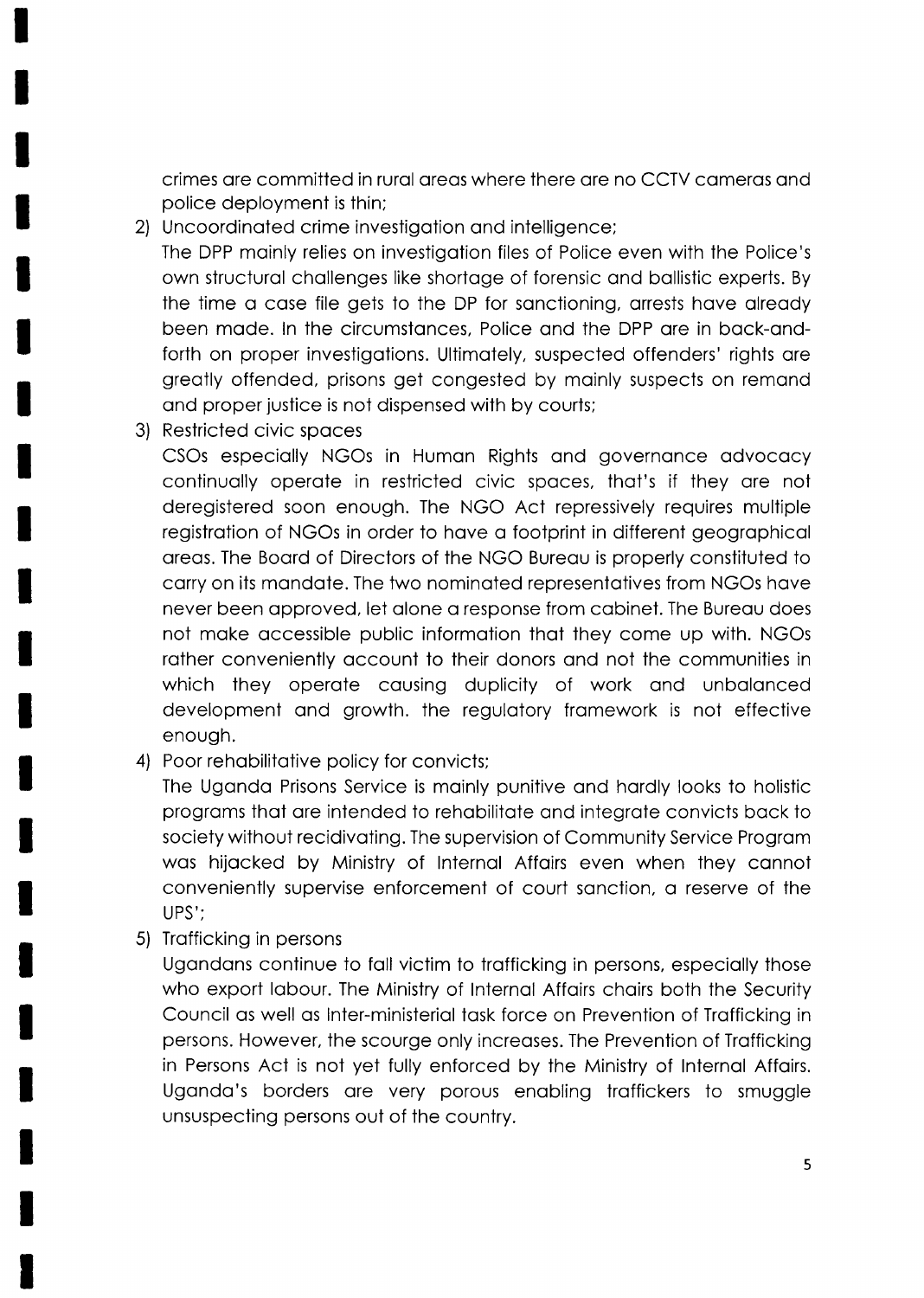### 6) Uncoordinoted peoce policy

The Amnesty Commission is not fully constituted; hence it works of under full copocity. The Commission operotes under uncertointies, which exploins the Commission's limited presence in its oreos of operotion. The operotion of the Amnesty Act is extended for o short period of time. lt hos been qllocoted very limited resources. With Ugondo currently of wor in the DRC, o peoce building initiotive under Amnesty ought to be fost-trocked.

As the Opposition, we have proposed alternative policy interventions targeted at comprehensive orrest ond correction of the gops identified. They include-

- <sup>I</sup>) Conduct o Humon Rights oudit ond deploy Humon Rights-conscious personnelin rurol oreos where most of the crime tokes ploce. Urge Judiciory to estoblish o Humon rights Division of High Court;
- 2) The DPP ought to deploy stoff of every Police Stotion to oversee crime investigotion ond bridge the gop between police ond the DPP in crime investigotion ond prosecution;
- 3) Amend the NGO Act to dispense with restrictive provisions especiolly under S.44. Urge Porlioment to henceforth constitute the Boord of Directors. Direct the Bureau to regularly publish public information that comes to its ambit. Parliament ought to direct the Minister of Internal Affairs to explain why the Boord is fully constituted ond toke procticol steps to ensuring thot it is fully constituted within two months;
- 4) Transfer Community Service Program to UPS. Draw a policy guideline to, among others, provide for restorative justice, social integration, addresses risk foctors, probotion ond proper porole systems os well os structures to follow-up on released convicts to ensure proper reintegration to society;
- 5) Fully operotionolise ond enforce the Prevention of Trofficking in Persons Act. There is need to properly coordinqte the Joint-Toskforce on Trofficking in Persons in order to wipeout TIP;
- 6) Fully constitute the Amnesty Commission. Amend the Low to give extended Amnesty Act operotion time to enhonce proper plonning. The Commission ought to be ollocoted more funding for mobilizing reporters ond resettling those olreody demobilized.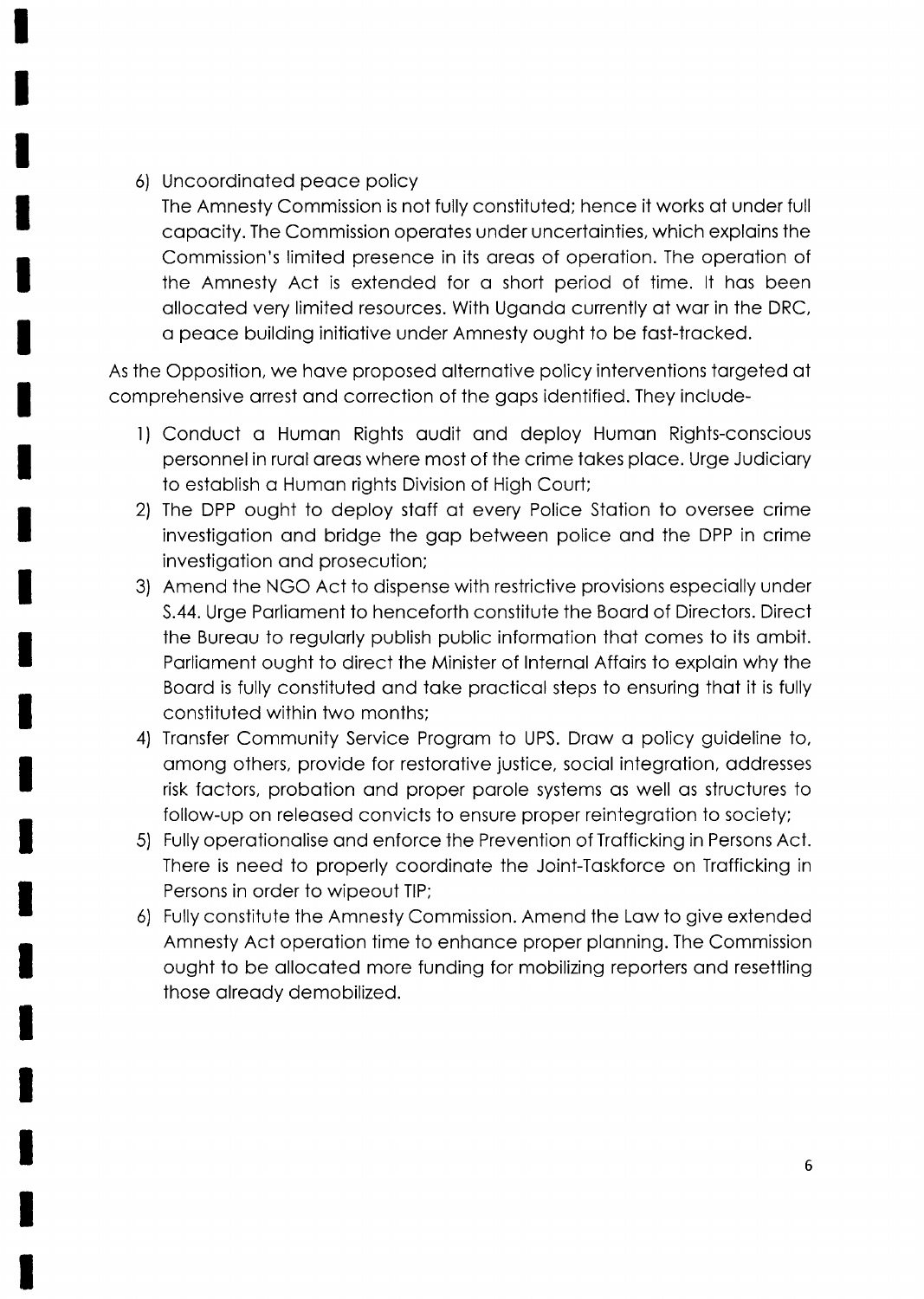# **Chapter 1: Background to Alternative Policy Statement**

# 1. Legal Provisions for presenting Alternative Policy Statement

This Alternative Policy Statement is presented in accordance with Section 6E (2) and (4) of the Administration of Parliament (Amendment) Act, 2006 and Rule 147 of the Rules of Procedure of Parliament as the Opposition's alternative policy directions for the sub-sectors of Defence and Internal Affairs.

This Alternative Ministerial Policy Statement was arrived at as a result of a review of the Internal Affairs Ministerial Policy statement for the FY 2022/2023.

This Statement pursues credible, cost-effective alternative policy proposals to fill the gaps left and/or ignored by the current government. Ultimately, lasting and credible security of all Ugandans and their property will propel the economy to a boom should our propositions be taken-on.

# 2. Sector Overview

The Sector of Internal Affairs is primarily mandated to ensure safety and internal and internal security of Uganda, the observance of law and order, citizenship identification, protection and preservation, as well as institutional development and governance. it falls under Governance and Security program that seeks to enhance holistic security in the country in order to foster economic development.

On the contrary, there's gross insecurity in the country, untold abuse of fundamental human rights and freedoms through enforced disappearances, detention beyond the constitutional timeframe, torture during detention among others. The sector is faced with high crime rates, uncoordinated crime intelligence and investigation which consequently lead to prison congestion. Prisons Service in the country is primarily penal which precipitates high recidivism rates which is exacerbated by poorly supervised community service project.

The sector has conveniently enforced laws that seek to restrict the work of civil society organisations thereby constricting civic space in the country. By its prioritization, the sector undermines peace and transitional justice.

The sector has not yet compiled a Development Plan align its planning, objectives and direction

with the National Development Plan III. This will continue to risk the realisation of NDP III, full attainment of Uganda Vision 2040, and Africa Agenda 2063 since programmes being implemented could have little or no impact on the holistic growth of the country.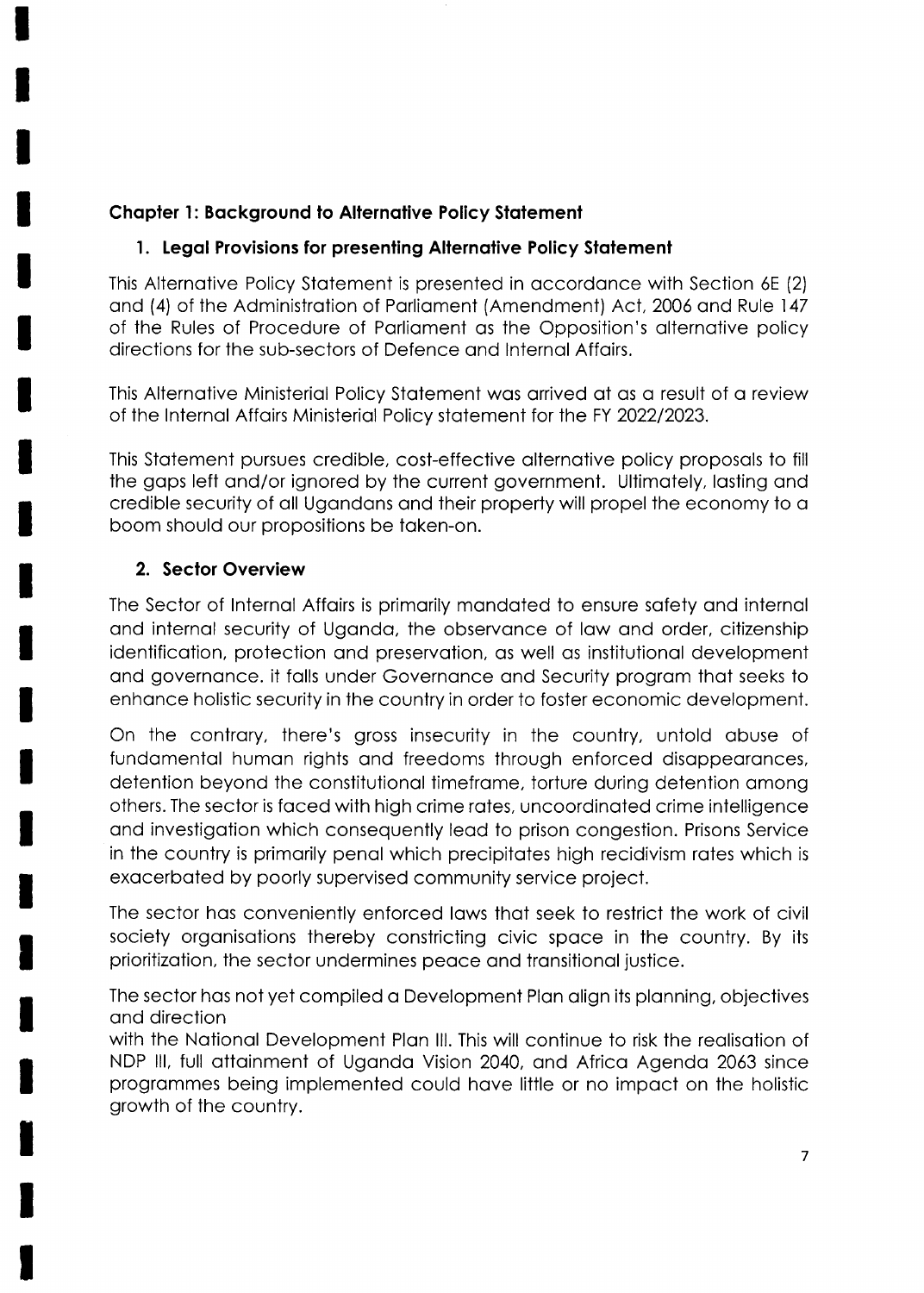### 3. Statement Outline

The Foreign Affairs Alternative Policy Statement is outlined as-

Chapter 1: Background to Alternative Policy Statement - Legal Provisions for presenting Alternative Policy Statement; Sector Overview; Statement Outline.

Chapter 2: Situational Analysis of Ministerial Policy Statement - Budget analysis.

**Chapter 3:** Emerging issues and proposed Alternatives.

**Chapter 4: Conclusion.** 

### **Chapter 2: Situational Analysis of Ministerial Policy Statement**

1. Budget analysis

#### Overview of the Sector allocations as proposed for the FY 2022/2023

| Vote                                                | Wag<br>е    | Non-<br>Wage<br>Rec. | GoU<br>Dev't | <b>Arre</b><br>ars           | Ext.<br>Fin.                 | Tota<br>excl<br>udin<br>g<br><b>Arre</b><br>ars | 202<br>1/20<br>22<br><b>FY</b> |
|-----------------------------------------------------|-------------|----------------------|--------------|------------------------------|------------------------------|-------------------------------------------------|--------------------------------|
| 009 Ministry of Internal<br><b>Affairs</b>          | 2.44<br>8   | 40.672               | 3.647        | $\qquad \qquad \blacksquare$ | $\qquad \qquad$              | 46.7<br>68                                      | 54.4<br>8                      |
| 120 National Citizenship<br>and Immigration Control | 5.24<br>4   | 80.880               | 5.536        | 0.015                        | $\overline{\phantom{a}}$     | 91.6<br>6 <sup>1</sup>                          | 100.<br>44                     |
| 144 Uganda Police Force                             | 370.<br>633 | 264.591              | 206.2<br>73  | 5.113                        |                              | 841.<br>496                                     | 879.<br>91                     |
| 145 Uganda Prisons                                  | 81.1<br>09  | 156.149              | 37.06<br>9   | 5.084                        | $\qquad \qquad \blacksquare$ | 274.<br>327                                     | 277.<br>5                      |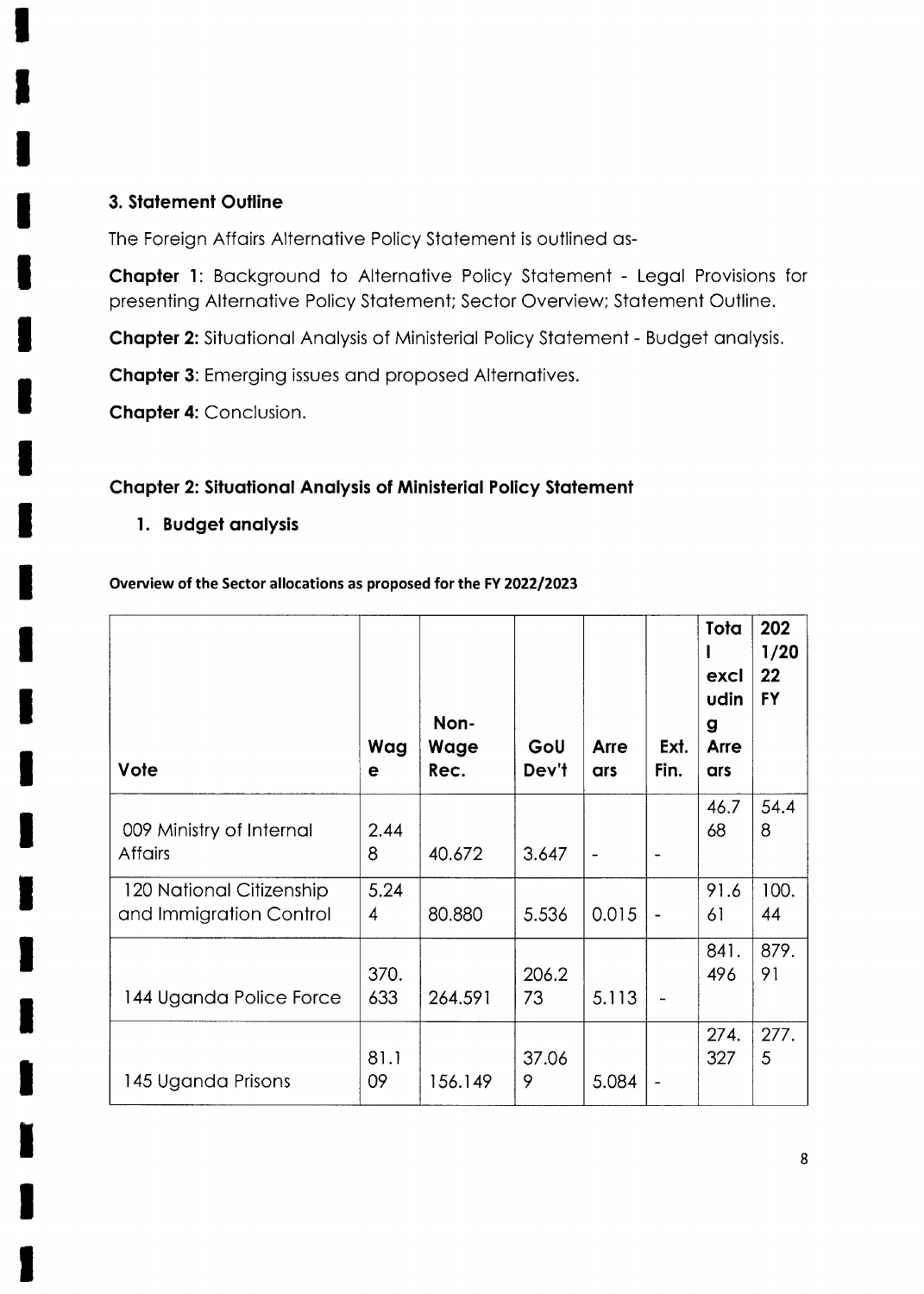| 135: Directorate of<br>Government Analytical<br>Laboratory                     | 2.66<br>4  | 9.630  | 7.700 |     | $\overline{\phantom{0}}$ | 19.9<br>94                  | 26.0<br>4     |
|--------------------------------------------------------------------------------|------------|--------|-------|-----|--------------------------|-----------------------------|---------------|
| 137: National<br>Identification and<br><b>Registration Authority</b><br>(NIRA) | 20.3<br>35 | 36.131 | 4.420 | 0.0 | $\overline{\phantom{m}}$ | 60.8<br>86                  | 66.0<br>4     |
| <b>Grand Total</b>                                                             |            |        |       |     |                          | 1,33<br>5.13<br>$\mathbf 2$ | 140<br>$4.4*$ |

Source: OLOP compilation from the MPS

\*Figure excludes supplementary expenditure

From the table above, the Sector of Internal Affairs has been allocated a total of Ug. X1,335.132 billion excluding arrears. This is about 11.04% cut from the budget of the current  $FY - Uq$ .  $X1,500.88$ Billion.

The budget allocation for the sector has been cut by Ug. X 165.748 in retooling and ban on travel abroad.

NIRA's cut is also attributed to the ban on travel abroad plus workshops and seminars. This will affect registration of Ugandan diaspora thereby demobilizing Ugandans abroad.

The continued ban on foreign travel will also greatly impact the combating of trafficking in persons program. This is because most of the victims TIP are abroad and usually require immediate travel. Ultimately, the plight to combat TIP is not appropriately prioritised.

Given the staffing gaps the Sector faces, only one position is scheduled to be filled this financial year – Principal Assistant Secretary. The Vote is under-staffed by 105 positions in different capacities. This will certainly continue affect productivity at the Ministry.

### Non-alignment with the NDPIII

The National Development Plan III under the Performance Implementation Action Plan (PIAP) Program Financing Framework provides for annualized cost by subprogram which allocations under every Ministerial Policy Statement must be aligned to. For instance, for the FY 2022/2023, the total Vote allocations for Ministry of Internal Affairs should be Ug X 37.78 billion for the FY 2022/2023 according to the NDPIII Program Implementation Action Plan. The current MPS proposed allocations for Vote 009 are Ug x 54.48 Billion representing overshooting by Ug X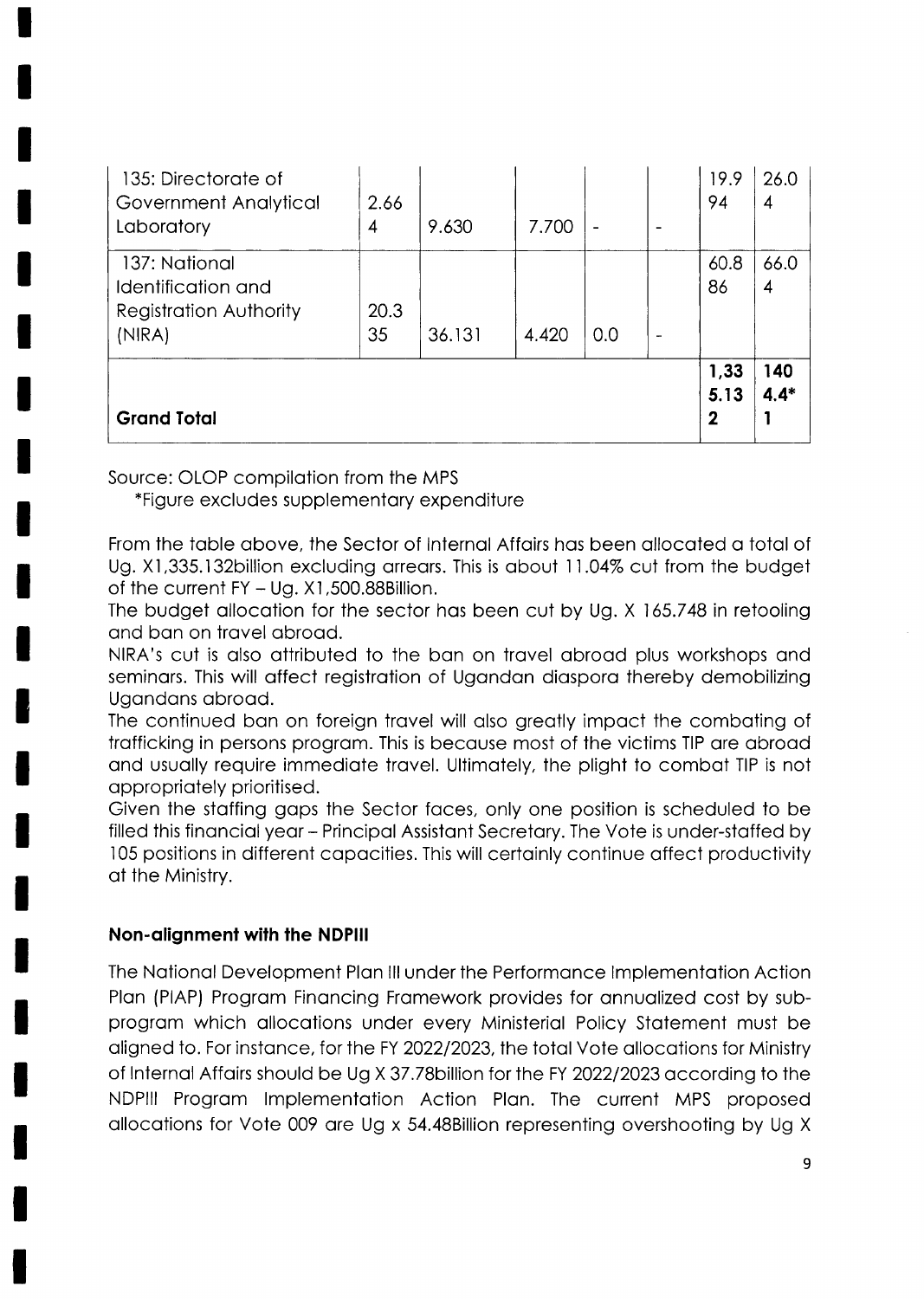8.988Billion. This connotes to excessive ond wosteful expenditure occording to the fromework of NDPlll.

| Vote        | Sub-Program                                                      | 2020/21 | 2021/22 | 2022/23 |
|-------------|------------------------------------------------------------------|---------|---------|---------|
| <b>MIA</b>  | Peace Building                                                   | 4.115   | 2.884   | 2.884   |
| <b>MIA</b>  | Community Service Orders Management                              | 4.572   | 2.146   | 2.146   |
| <b>MIA</b>  | <b>NGO Regulation</b>                                            | 3.064   | 2.609   | 2.609   |
| <b>MIA</b>  | Internal Security, Coordination & Advisory<br>Services           | 13.609  | 12.329  | 12.329  |
| <b>MIA</b>  | Combat Trafficking in Persons                                    | 0.349   | 0.133   | 0.133   |
| <b>MIA</b>  | Police and Prisons Supervision                                   | 1.982   | 0.812   | 0.812   |
| <b>MIA</b>  | Policy, Planning and Support Services                            | 25.138  | 16.867  | 16.867  |
|             | Sub Total for Vote 009                                           | 52.829  | 37.78   | 37.78   |
|             |                                                                  |         |         |         |
| <b>UPS</b>  | Management and Administration                                    | 73.783  | 54.234  | 54.234  |
| <b>UPS</b>  | Prisoners Management                                             | 49.251  | 49.272  | 49.272  |
| <b>UPS</b>  | Rehabilitation and Reintegration                                 | 2.86    | 42.905  | 42.905  |
| <b>UPS</b>  | Safety and Security                                              | 6. 178  | 118.234 | 118.234 |
| <b>UPS</b>  | Human Rights and Care                                            | 124.152 | 0       | 0       |
| <b>UPS</b>  | Prisons Production                                               | 33.662  | 0       | 0       |
|             | <b>Sub Total Vote 145</b>                                        | 289.886 | 264.645 | 264.645 |
|             |                                                                  |         |         |         |
| <b>DGAL</b> | Forensic and General Scientific Services                         | 26.083  | 26.083  | 26.083  |
|             | Sub Total for Vote 305                                           | 26.083  | 26.083  | 26.083  |
| <b>NIRA</b> | <b>Identification Services</b>                                   | 21.24   | 29.16   | 29.16   |
| <b>NIRA</b> | Civil Registration Services                                      | 17.58   | 0.88    | 0.88    |
|             | Planning and<br>Policy,<br>Support<br>Services                   |         |         |         |
| <b>NIRA</b> | (Institutional Coordination)                                     | 31.22   | 30.61   | 30.61   |
|             | <b>Sub Total for Vote 309</b>                                    | 70.4    | 61.34   | 61.34   |
|             |                                                                  |         |         |         |
| <b>DCIC</b> | Citizenship and Immigration Services                             | 90.551  | 87.076  | 87.076  |
| <b>DCIC</b> | General Administration, Planning, Policy<br>and Support Services | 13.311  | 13.311  | 13.311  |
|             | <b>Sub Total for Vote 120</b>                                    | 103.862 | 100.387 | 100.387 |
|             |                                                                  |         |         |         |

Toble showing Progrom Funding Fromework occording to the NDPlll

Source: NDPIII NDPIII Governance and Security Programme Implementation Plan (PIAP)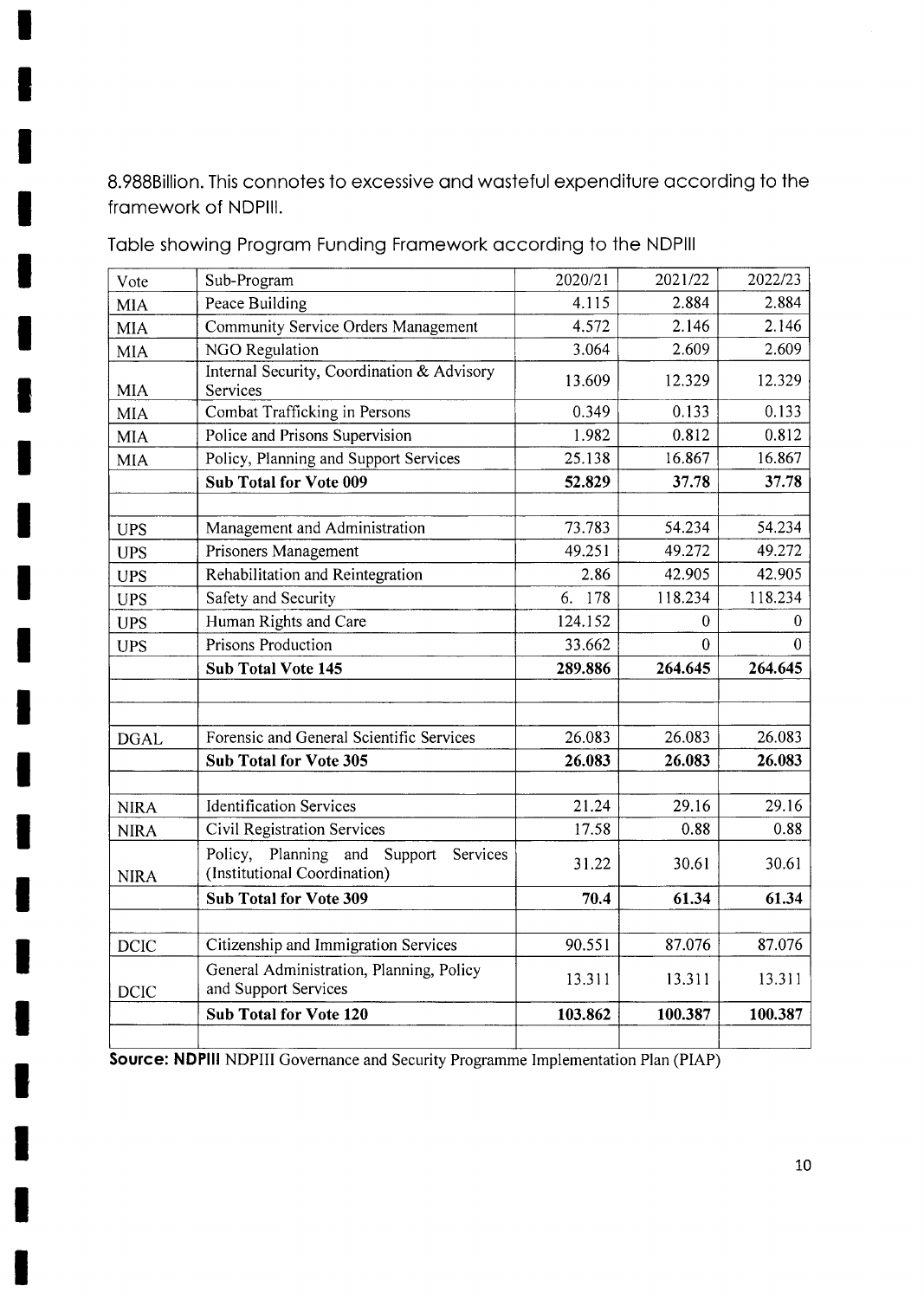The table generally shows the Program Funding for the Sector of Internal Affairs. It illustrates the Program Funding Framework for the Sector as annualized. The allocations of the MPS 20222/23 are in dire mismatch with the NDPIII framework. Ultimately, this connotes to over-spending or under funding as case may be which will lead to failure to realise the objectives of the National Development Plan.

# Table showing Budget Allocation by Department for Recurrent and Development for Vote 009

| Sub-Sub Program                                                          | Approved<br>FY<br>for        | 2022/23<br><b>FY</b><br>Proposed | <b>NDPIII</b><br><b>PIAP</b><br><b>PFF</b> |
|--------------------------------------------------------------------------|------------------------------|----------------------------------|--------------------------------------------|
|                                                                          | 2021/22<br>(Ug<br>X Billion) | (Ug<br><b>Billion</b> )          |                                            |
| <b>Peace Building</b>                                                    | 3.19                         | 0.285                            | 2.884                                      |
| <b>Community Service Orders</b>                                          | 4.15                         | 3.592                            | 2.146                                      |
| <b>NGO Regulation</b>                                                    | 5                            | 4.4                              | 2.609                                      |
| <b>Internal Security, Coordination &amp; Advisory</b><br><b>Services</b> | 13.91                        | 3.999                            | 12.329                                     |
| <b>Combat Trafficking in Persons</b>                                     | 0.36                         | 0.317                            | 0.133                                      |
| <b>Police and Prisons Supervision</b>                                    | 1.81                         | 0.327                            | 0.812                                      |
| <b>Policy, Planning and Support Services</b>                             | 27.42                        | 19.64                            | 16.867                                     |
| <b>Total for the vote</b>                                                | 55.84                        | 32.56                            | 37.78                                      |

Source: OLOP compilation from MOFPED and Ministerial Policy Statement for FY 2022/2023 data

Generally, there's a budget dip for the vote from Ug X 55.84 billion approved budget in the FY 2021/22 to Ug X 32.56 billion proposed estimates for the FY 2022/23 creating a deficit of Ug X 23.28 billion. It is also observed that the Lion's share budget allocation of Ug X 19.64 billion goes to policy, planning and support services with Peace Building yielding the least allocation of Ug X 0.285 billion.

### **Graph showing Budget Allocation by Department for Recurrent and Development** for Vote 009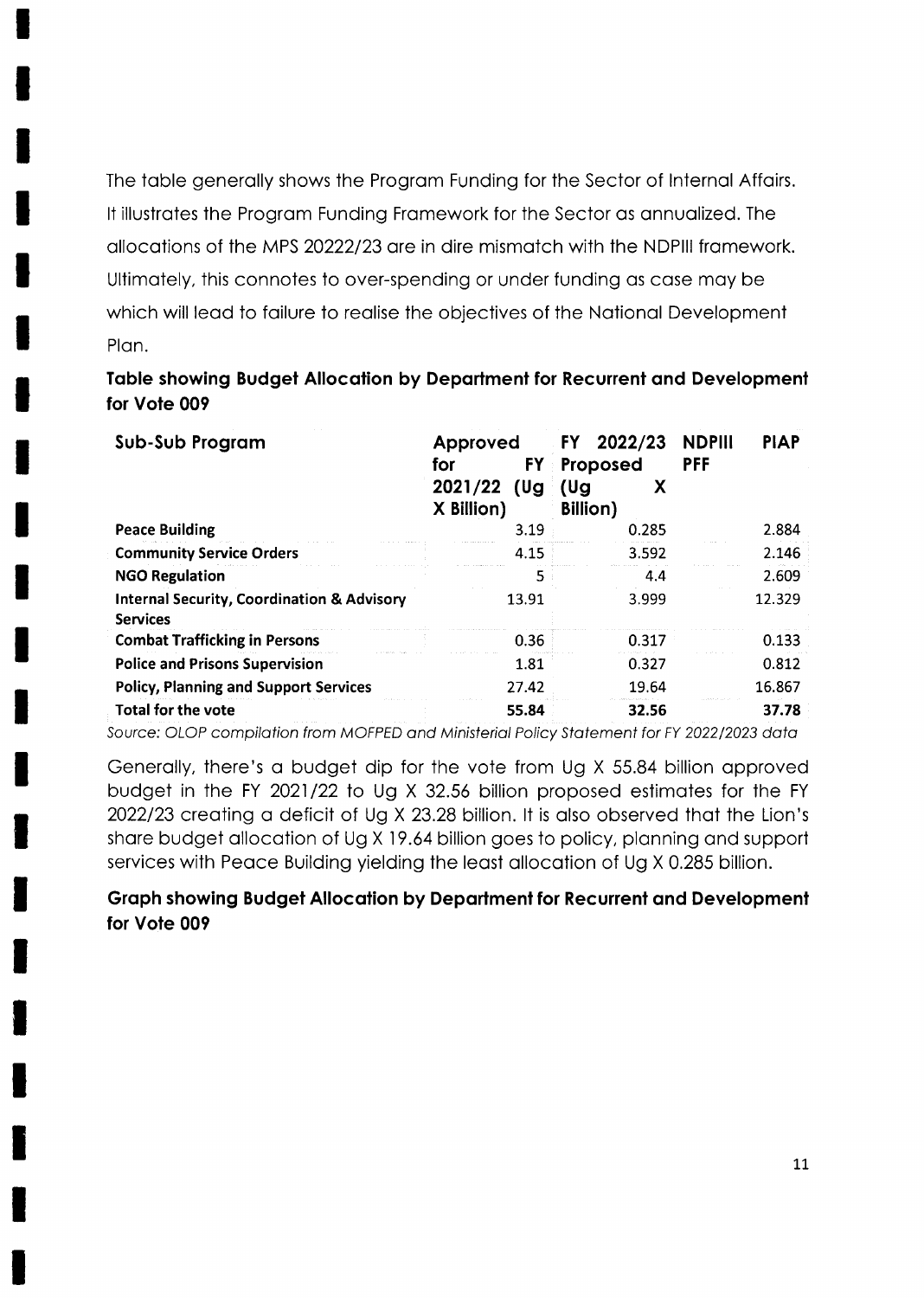

Approved FY 2021/22 (Ushs Billion FY 2022/23 Proposed (Ushs Billion)

From the current FY approved estimates, peace building, internal Security Coordination and Advisory Services, Police and Prisons Supervision and Policy Planning and Support Services have had the biggest budget cuts. Consequently, peace building initiatives at the time Uganda is currently at war would be ideal but the proposed allocations are further cutting the Peace building budget.

Internal Security Coordination is yet another underfunded budget line according to the NDPIII PIAP. It should be at Ug X 12.329 Billion but the 2022/2023 proposed estimates allocate only Ug X3.999Billion. this will continue to hinder the coordination of internal insecurity, moreover when we have faced ADF terror attacks in the country. The security situation in Karamoja is very deplorable because of uncoordinated security among others reasons. Decisive handling of internal insecurity in the country requires increased funding of this budget line.

Ug x 2Billion should be cut from the Policy Planning and Support Services which is already over-funded and given to Peace Building.

#### Non-compliance with the Public Finance Management Act, 2015

The Minister of Finance, Planning and Economic Development did not lay a revised Charter for Fiscal responsibility which should have been a bedrock to the National Budget Framework Paper.

Additionally, pursuant to S. 13(15) (g) of the PFMA, the Minister of Finance is in breach for not presenting a Certificate of Gender and Equity Responsiveness.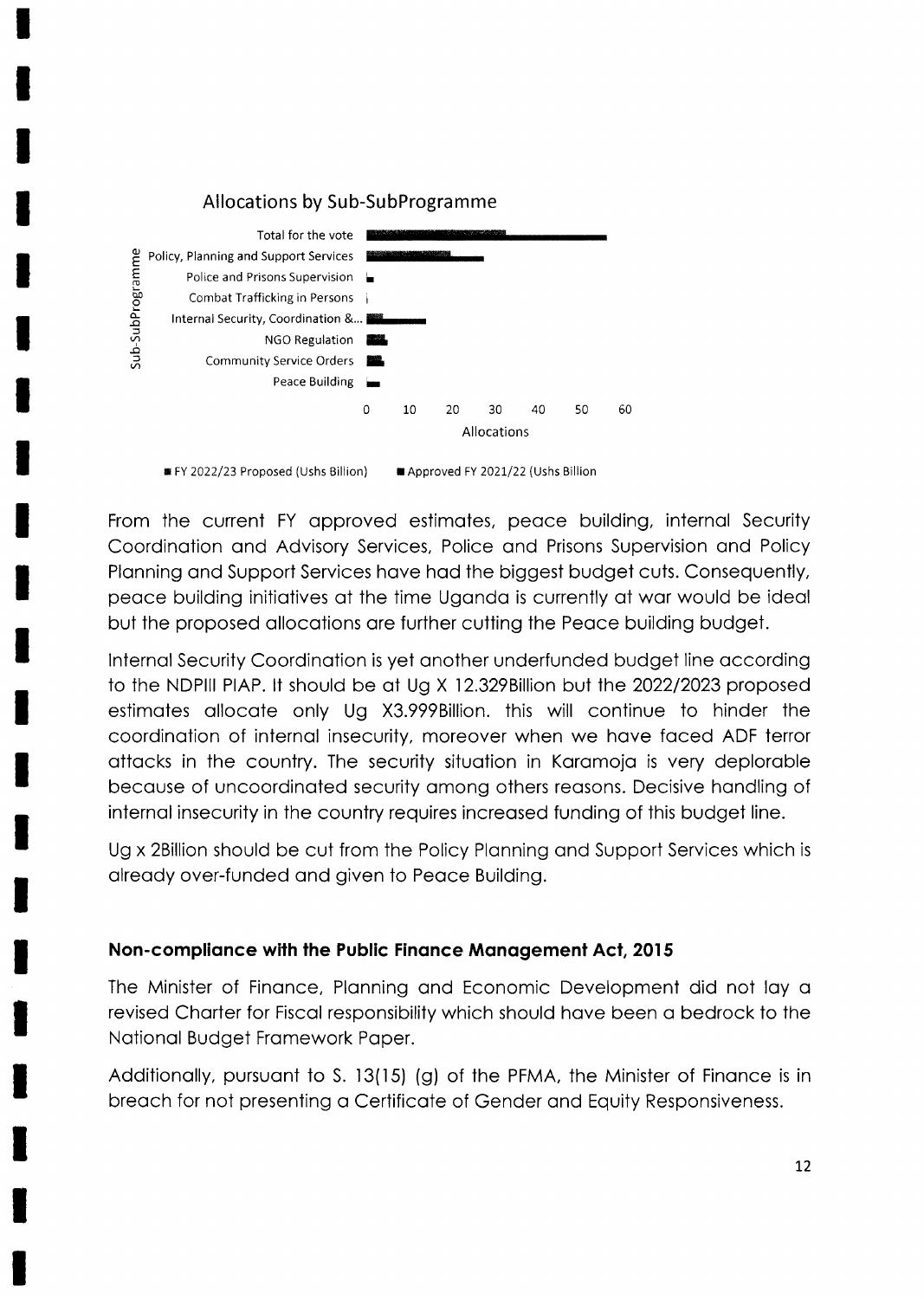Ultimately, the Minister should be tasked to give written explanation as to why the said provisions of the PFMA were not complied with.

### Chopter 3: Emerging issues ond proposed Alternotives

The following ore some of the emerging issues from the sub-sector of lnternol Affairs together with alternative policy proposals.

### 1. Targeted Human Rights violations and soaring crime rate

The Uganda Police together with other security organs have been accused of gross humon rights violotions ogoinst Ugondons. Suspected persons spend longer than 48 hours in police cells<sup>1</sup>, they are often severely tortured before being chorged in courts of lowz.

Whereas in the last couple of years despite the Uganda Police's meagre force, crime rate has seemingly gone down<sup>3</sup>, there are logical explanations for the some, to wit;

- i. Since Morch 2019, the country hos been under night curfew with five (5) month lockdown in 2020 ond 2021 thereby slightly bringing down the rote of crime;
- ii. lnstollotion of Closed-Circuit Television Comeros on streets in Kampala metropolitan area and a select other urban areas.

The above measures reduced crime in the country however, the biggest number of crimes (52%) take place in rural areas<sup>4</sup>. Therefore, the country is still faced with glaring high crime rates.

In November 2019, President Museveni proposed to deploy a police force of 20 personnel per sub-county across Uganda and the Force plan to roll out the project dubbed Sub- County Police Model.

This proposal is not tenable if there are no properly trained personnel that are conscious of and respect Human Rights. Uganda currently has 2,184 sub-counties/Towns/Divisions. Given the need to hove more personnel in

 $2$  Ibid.

<sup>&</sup>lt;sup>1</sup> Uganda Human Rights Commission, March 2021. The Uganda 2020 Human rights Report, March 2021.

<sup>3</sup>Uganda Police, 2021. Uganda Police Force Statistical Abstract, 2021.

<sup>&</sup>lt;sup>4</sup> Uganda Police Force, 2020. Police Annual Crime Report, 2020.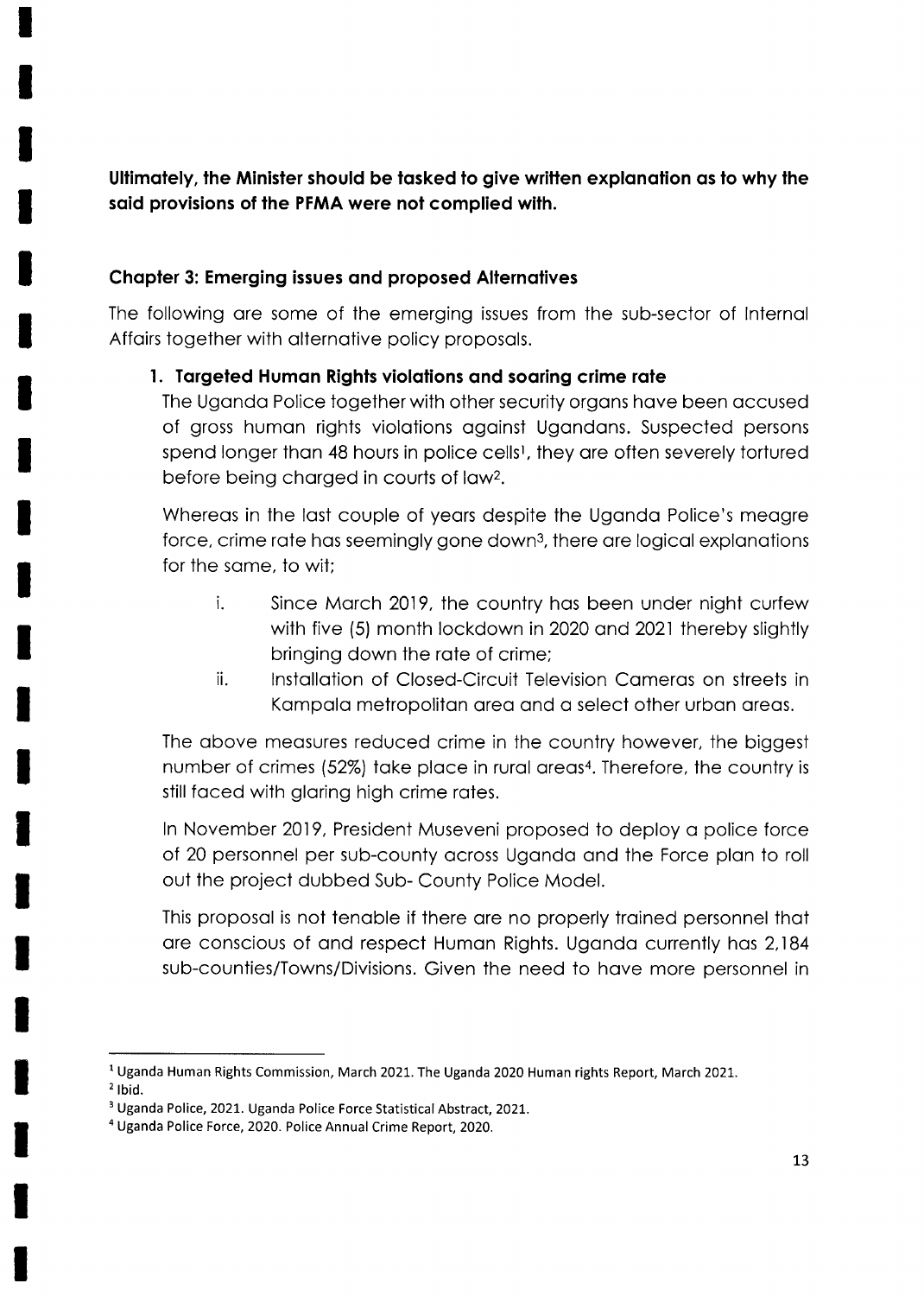urbon oreos becouse they ore more densely populoted, the current police force is inodequote in numbers.

Additionolly, in order to oddress domestic ond externol security threots os well as improve dispensation of justice, the government has prioritised to moke the following interventions-

lmprovement of security infrostructure, enhoncing colloborotion omong security ogencies os well os improving colloborotion with peers on shoring of intelligence informotion ond mitigotion of threqts, omong others.

Since 2010, the population of Uganda, growing at the rate of 3.1 per onnum, wos of 3l.Smillion people occording to the Stote of Ugondo Population Report, 2010. Currently, Uganda's population is 45.7million people occording to the World Bonk.

According to the 2010 Ugondo Police Force Stotisticol Abstroct, Ugondo hod o Police personnel strength of 42,634. This meons thot one (1) Police personnel superintended over 745 Ugandans in 2010.

The totol number of Police force of Ugondo currently is 52,775 personnel. This mokes Police to populotion rotio of l:812.

The fast-growing population is not met with equivalent growth and exponsion of the Police Force. The sub-sector of lnternol Affoirs hos is grossly faced with challenges of man-power and logistical constraints, capacity gops in terms professionolism omong others ond recommended recruitment of more Police personnel and experts to enable the Force optimally perform its duties<sup>5</sup>.

Whereas the international best practice is a Police to population ratio of 1:500, Uganda's ratio has remained high above the international best practice ultimately straining the Force in its pursuit of keeping law and order in society.

With increasing population, crime rate correspondingly increases naturally, as long as there is no increase in Police force personnel too, among other interventions. Since 2010 for exomple, the country hos witnessed more octs

<sup>&</sup>lt;sup>5</sup> Committee Report, Op. cit.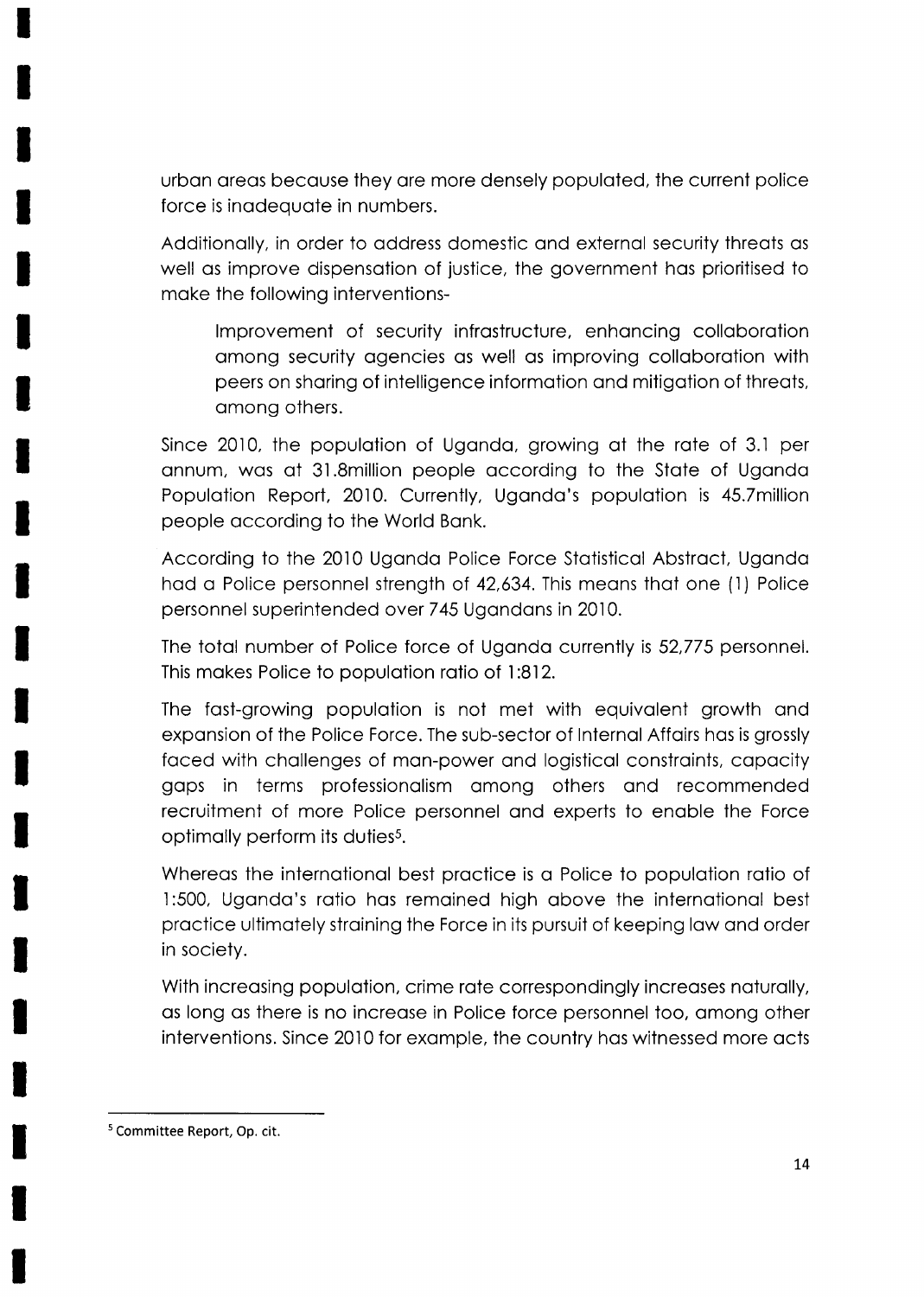of terrorism, orgonised crime syndicotes, ossossinotions of public figures, criminal gangs<sup>6</sup>, majorly because of staffing gaps within the Force.

### **Alternative**

Conduct a special Human Rights audit with in the UPF and increase deployment of Human-Rights-conscious police personnel in rural areas especially with high crime rates. Currently, 52% of crimes taking place in rural areas where there are no CCTV cameras and bigger police deployment than in urban areas. A prudent government would ensure that there is more deployment of Police officers who are Human rights conscious in all rural areas where most of the crimes take place. Therefore, a special course module on Humon Rights ond Policing oughl to be developed ond oll Police Officers qnd Constobles qnd troinees loken lhrough it comprehensively.

This would ensure quality policing while also holding errant officers individually accountable. A human-rights-conscious Police Force certainly ensures suspects are accordingly apprehended after or during proper investigations. Consequently, victims attain proper and adequate justice.

Establishment of a High Court Division of Human rights. This would offer specialised service of entertaining only Human Rights suits and handle them expeditiously in line with the Human Rights (Enforcement) Act, 2019.

### 2. Uncoordinated crime investigation and intelligence

The Uganda Police Force is charged with keeping law and order in society. ln so doing, its mondote to opprehend suspected criminols through systematic approaches and processes. In Uganda, criminal investigations for copitol offences toke overogely two yeors becouse of mony foctors to include inodequote funding ond professionol humon personnel (experts) constraints. The Uganda Police notes that an investigation into a capital offence in Ugondo tokes Ug.X 2.lMillion, further noting thot they lock experts to exomine hondwriting, bollistic experts, ond forensic onolysts among others<sup>7</sup>.

<sup>6</sup>Uganda Police Force, 2021. Police Annual Crime Report, 2020

<sup>7</sup>2020 Annual Crime Report, Op. cit.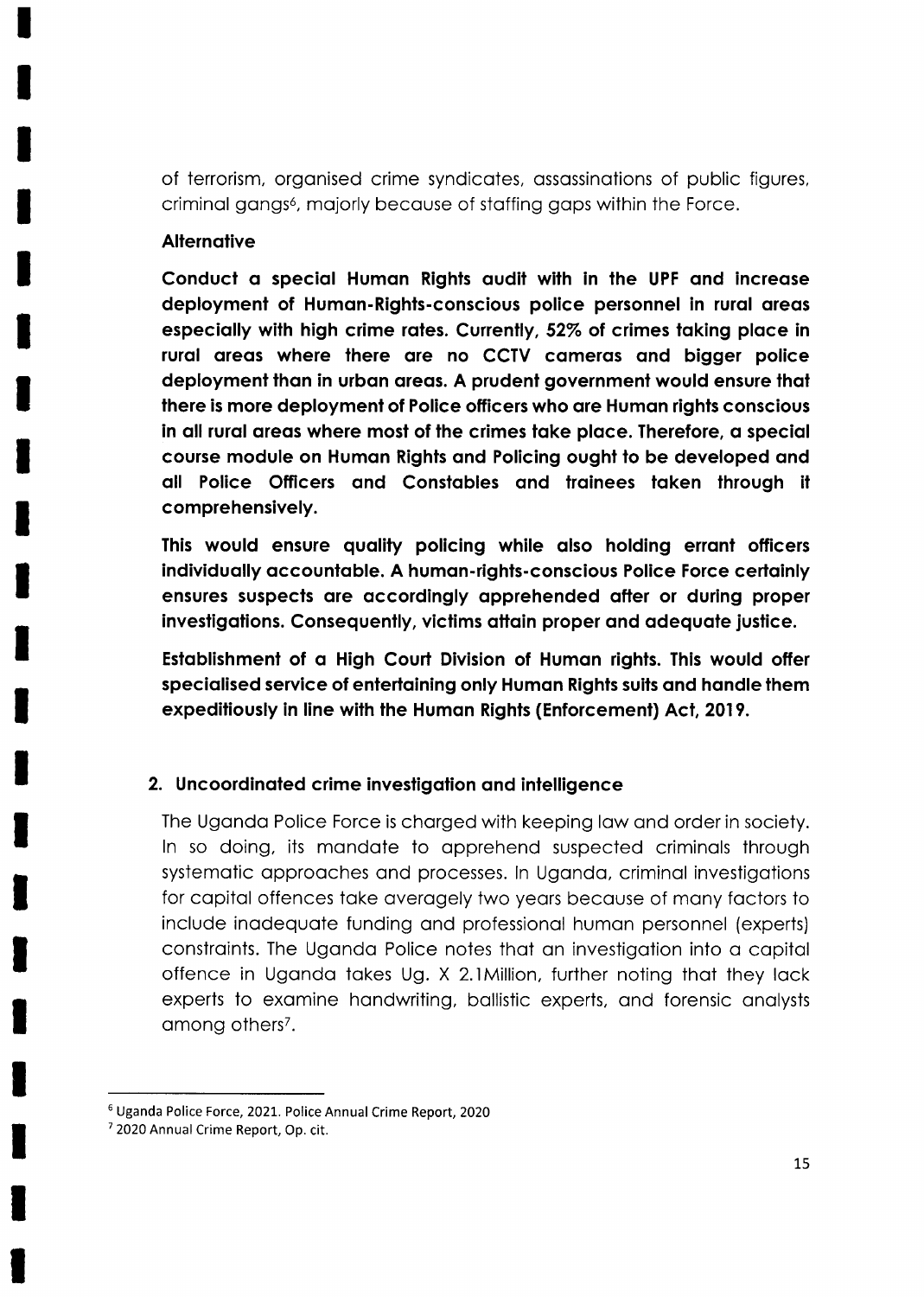Thus, Police orrest suspected criminols ond detoin them in cells os they carry-out investigations contrary to Article 120 of the Constitution. More thon ony other, this is the reoson the 48-hour principle, enshrined under Article 23(4) (b) of the Constitution, in criminol prosecutions is breoched.

The DPP sanctions cases for prosecution before properly carrying out investigations, which investigations are done by Police. Consequently, this leads to backlog in courts of law<sup>8</sup>.

Bocklog ultimotely leods to congestion of prisons focilities which hos o finonciol beoring on the country. According to Comboting Prolonged Pretriol detention by Ugondo Low Society ond Avocots Sons Frontiers, os of the end of FY 2020/2021, 55.8% of total inmates were suspects on remand. This is more thon convicts ond civil debtors oltogether.

The proposed ollocotion to the CID does not reflect budget enhoncement. This means that the Sector has not prioritised the issue, once again.

Ultimotely, criminol investigotions under the Police ought to be rethought principally if the case backlog in courts of law is to be decisively handled ond decongestion of prisons focilities is to be ochieved.

#### **Alternative**

The DPP ought to appoint criminal investigators who are deployed at every Police Station to work directly with Police in all investigations over and above the prosecutors in their respective areas of jurisdiction.

The DPP has systemic challenges in aptly directing investigations and therefore a resident investigator to closely work with Police and the Prosecutors would efficiently raise the quality and infrastructure of investigations. This ultimately ensures that files that go to the DPP for sanctioning are thoroughly investigated and then arrests can take place. Short of that, so many innocent Ugandans will continue to languish in prisons only to be acquitted or dismissed much later by courts. Ultimately, the economy loses their productivity. For instance, by the end of the year 2020, Police hod 56,651 coses of which only 19,770 coses were concluded in courts of law. Of the concluded, 20.8% were acquittals or dismissed cases<sup>9</sup>. A total of 4,113 cases were found undeserving to be prosecuted. Given the

<sup>8</sup> National Planning Authority, 2020. The Third National Development Plan (NDP III) 2020/201 - 2024/2025, June 2020.

<sup>&</sup>lt;sup>9</sup> Uganda Police Force, 2021. Annual Crime Report, 2020.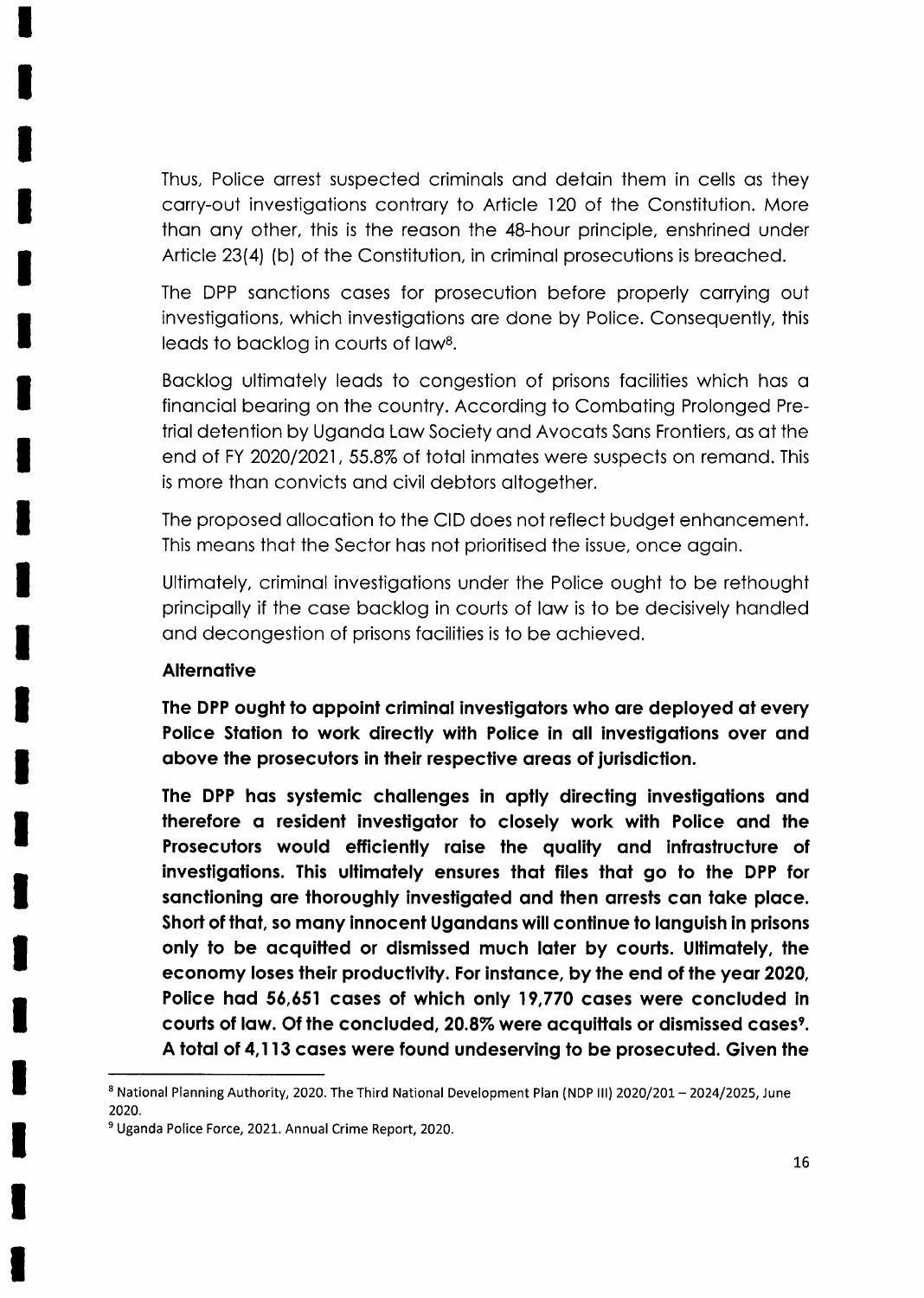average time a case takes to be heard in Ugandan courts, these Ugandans lost about two years on average while on remand owing to poor or incomprehensive investigations by Police.

#### 3. Restricted civic spaces.

The Sector is mandated to register, monitor and regulate operations of NGOs in the country through the NGO Bureau. However, the NGO Act, 2016 is repressive of NGO operations. For instance, the Act, under S. 44 requires multiple registration for operation in different geographical areas which restricts the footprint of NGOs across the country.

The NGO Bureau does not transparently regulate NGOs. It targets NGOs that mainly advocate for the promotion, protection and enforcement of human rights as well as good governance. Consequently, many of such NGOs are viewed as anti-government, thus the blacklist.

The Bureau Board of Directors is itself not fully constituted to enable it perform optimally. For a couple of years, representatives from the NGOs have not been approved to sit on the Board when names were submitted. This raises concerns on government's transparency, accountability and willingness to work together with NGOs for development of the country.

The NGO Bureau does not publish information about its operations too. For instance, if one wanted to know the total number Ugandans employed by NGOs in Uganda, or the direct contribution of the NGOs in the communities they operate, such information is not published.

NGOs also are accountable to their funders and not the citizenry that they serve. It is important that NGOs are accountable to the communities in which they operate so that people are afforded better and proper services.

#### **Alternative**

The NGO Act ought to be amended to dispense with multiple registration requirements for different geographical areas. Central registration under the NGO Bureau should suffice. Mandatory requirement to register even up to the Sub- County level of operation is not only tedious but also restricts NGOs to operate is specific areas thus enabling unbalanced development.